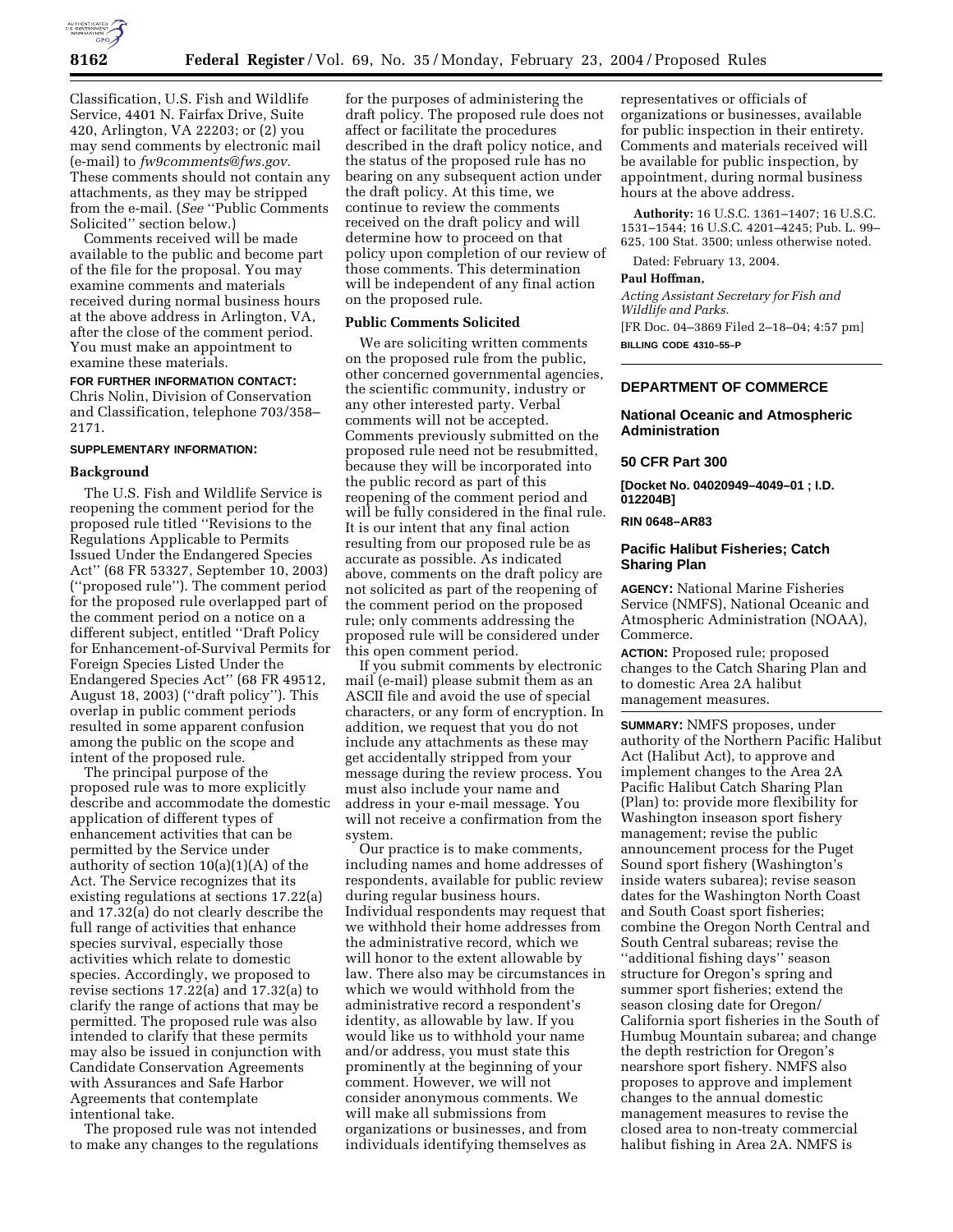proposing measures to implement the portions of the Area 2A Catch Sharing Plan that are not implemented through the International Pacific Halibut Commission (IPHC). These actions are intended to enhance the conservation of Pacific halibut and to protect yelloweye rockfish, and overfished groundfish species, from incidental catch in the halibut fisheries.

**DATES:** Comments on the proposed changes to the Plan and on the proposed domestic Area 2A halibut management measures must be received no later than 5 p.m., local time on March 9, 2004.

**ADDRESSES:** Send written comments or requests for a copy of the Plan and/or the Regulatory Impact Review (RIR)/ Initial Regulatory Flexibility Analysis (IRFA) to D. Robert Lohn, Regional Administrator, Northwest Region, NMFS, 7600 Sand Point Way NE, Seattle, WA 98115–0070; or fax to 206– 526–6736, care of Jamie Goen; or email PHalibut2004.nwr@noaa.gov. Comments sent via email, including all attachments, must not exceed a 10 megabyte file size. Electronic copies of the Plan, including proposed changes for 2004, and of the draft RIR/IRFA are also available at the NMFS Northwest Region Web site: *http:// www.nwr.noaa.gov,* click on ''Pacific Halibut.''

# **FOR FURTHER INFORMATION CONTACT:**

Jamie Goen or Yvonne deReynier (Northwest Region, NMFS), phone: 206– 526–6140; fax: 206–526–6736 and; email: *jamie.goen@noaa.gov* or *yvonne.dereynier@noaa.gov.*

**SUPPLEMENTARY INFORMATION:** The Halibut Act of 1982, at 16 U.S.C. 773c, gives the Secretary of Commerce (Secretary) general responsibility for implementing the provisions of the Halibut Convention between the United States and Canada. It requires the Secretary to adopt such regulations as may be necessary to carry out the purposes and objectives of the Convention and the Halibut Act. Section 773c(c) of the Halibut Act authorizes the Regional Fishery Management Councils to develop regulations governing the Pacific halibut catch in their corresponding U.S. Convention waters that are in addition to, but not in conflict with, regulations of the IPHC. Each year between 1988 and 1995, the Pacific Fishery Management Council (Pacific Council) developed a catch sharing plan in accordance with the Halibut Act to allocate the total allowable catch (TAC) of Pacific halibut between treaty Indian and non-treaty harvesters and among non-treaty commercial and sport fisheries in IPHC

regulatory Area 2A (off Washington, Oregon, and California).

In 1995, NMFS implemented the Pacific Council-recommended long-term Plan (60 FR 14651, March 20, 1995). In each of the intervening years between 1995 and the present, minor revisions to the Plan have been made to adjust for the changing needs of the fisheries. The Plan allocates 35 percent of the Area 2A TAC to Washington treaty Indian tribes in Subarea 2A–1 and 65 percent to non-Indian fisheries in Area 2A. The allocation to non-Indian fisheries is divided into three shares, with the Washington sport fishery (north of the Columbia River) receiving 36.6 percent, the Oregon/California sport fishery receiving 31.7 percent, and the commercial fishery receiving 31.7 percent. The commercial fishery is further divided into a directed commercial fishery that is allocated 85 percent of the commercial allocation and an incidental catch in the salmon troll fishery that is allocated 15 percent of the commercial allocation. The directed commercial fishery in Area 2A is confined to southern Washington (south of 46°53'18'' N. lat.), Oregon, and California. North of 46°53'18'' N lat. (Pt. Chehalis), the Plan allows for incidental halibut retention in the primary limited entry longline sablefish fishery when the overall Area 2A TAC is above 900,000 lb (408.2 mt). The Plan also divides the sport fisheries into seven geographic subareas, each with separate allocations, seasons, and bag limits.

## **Pacific Council Recommended Changes to the Plan and Domestic Fishing Regulations**

Each year, the states (Washington Department of Fish and Wildlife (WDFW) and Oregon Department of Fish and Wildlife (ODFW)) and tribes consider whether changes to the Plan are needed or desired by their fishery participants. Fishery managers from the states and tribes hold public meetings before both the September and November Pacific Council meetings to get public input on revisions to the Plan. At the September 2003 Pacific Council meeting, the states recommended several changes to the Plan and the tribes announced that they had no proposal for revising the Plan in 2004. Following the September 2003 Pacific Council meeting, the states again reviewed their proposals with the public and drafted their recommended revisions for review by the Pacific Council.

At its November 3–7, 2003, meeting in Del Mar, CA, the Pacific Council considered the results of statesponsored workshops on the proposed

changes to the Plan and public comments, and made the final recommendations for modifications to the Plan as follows:

(1) Remove the requirement to ''sponsor a public workshop shortly after the IPHC annual meeting'' to develop the season structure for the Puget Sound recreational fishery.

(2) Change the opening date of the Washington North Coast subarea fishery from May 1 to the first Tuesday between May 9 and May 15.

(3) Change the opening date of the Washington North Coast area June fishery from the third Wednesday in June to ''during the third week of June.''

(4) Add a statement to the Washington north coast, Washington south coast, and Columbia River subareas that, subsequent to a closure prior to September 30, if there is insufficient quota remaining to reopen that given subarea for another fishing day, then any remaining quota may be transferred inseason to another Washington coastal subarea by NMFS via an update to the recreational halibut hotline. In the case of the Columbia River subarea, the transfer would be to another Washington and/or Oregon subarea based on preseason shares of the subarea allocation.

(5) Switch from a 5–day/week fishery to a 7–day/week fishery beginning July 1 for the Washington South Coast subarea.

(6) Combine the Oregon North Central and South Central Coast subareas.

(7) Open the spring Cape Falcon, OR to Humbug Mountain, OR all-depth recreational fishery Thursday through Saturday beginning the second Thursday in May (if the season is 5 or more fishing days) or the second Friday in May (if the season is 4 or fewer fishing days), with exceptions to avoid adverse tidal conditions. Allow any remaining quota from the spring Cape Falcon, OR to Humbug Mountain, OR all-depth recreational fishery to be used by opening every other Friday and Saturday, but allow some weeks to be closed to avoid adverse tidal conditions.

(8) Open the summer Cape Falcon, OR and Humbug Mountain, OR all-depth recreational fishery on every other Friday and Saturday beginning with the first Friday in August, but allow some weeks to be closed to avoid adverse tidal conditions. Allow unused quota to be transferred to Oregon's nearshore fishery.

(9) Change the depth restriction in the Cape Falcon, OR to Humbug Mountain, OR nearshore recreational fishery from 30 fathoms to 40 fathoms for consistency with the 2004 recreational groundfish fishery regulations.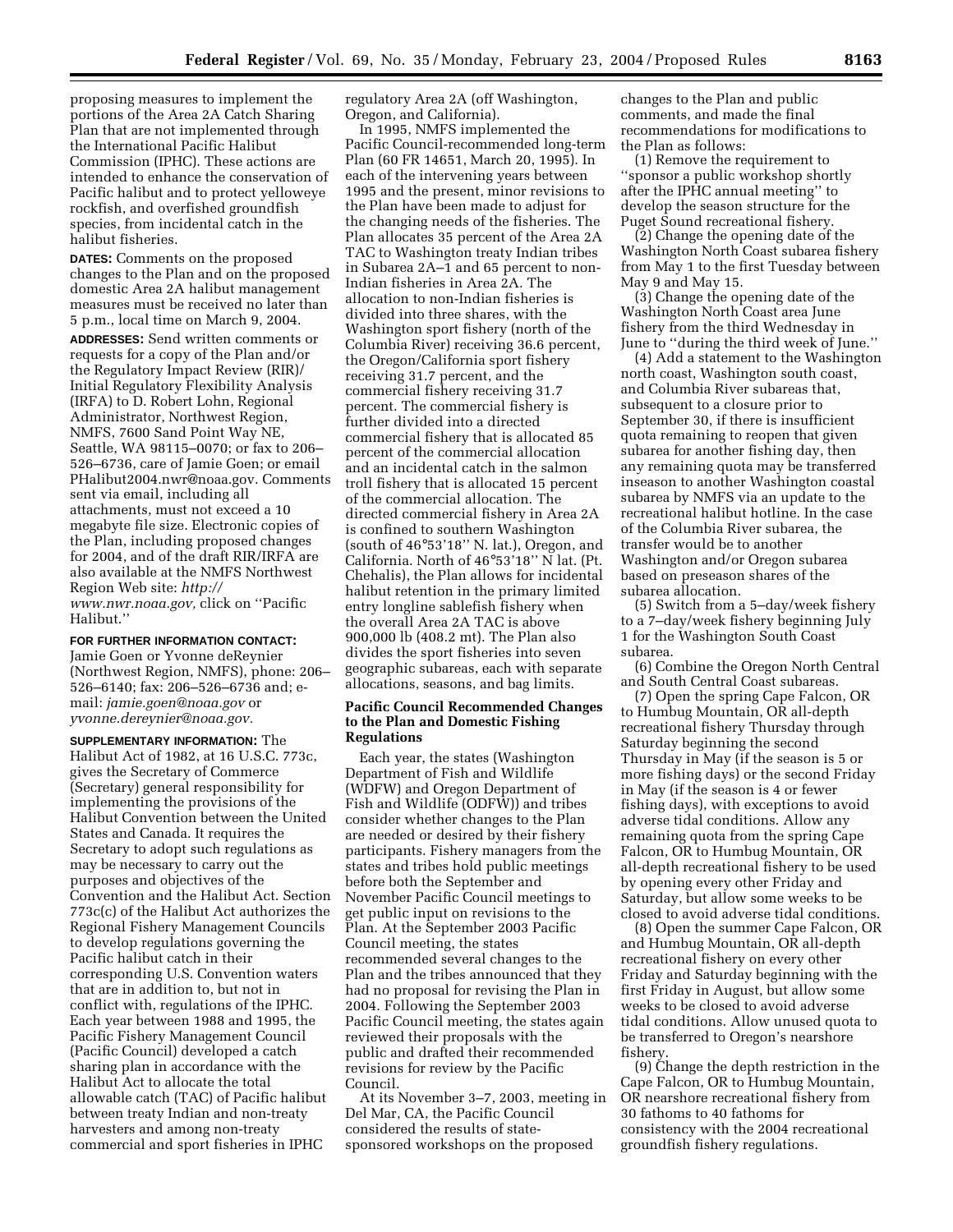(10) Prohibit possession of Pacific halibut taken in the Cape Falcon, OR to Humbug Mountain, OR nearshore recreational fishery in other areas.

(11) Extend the closing date for the South of Humbug Mountain, OR recreational fishery from September 30 to October 31.

#### **Proposed Changes to the Plan**

NMFS is proposing to approve and to make the following changes to the Plan:

In section (f) of the Plan, Sport Fisheries, revise the second to last sentence of paragraph (1)(i) to read from the second to last sentence as follows:

The WDFW will develop recommendations to NMFS on the opening date and weekly structure of the fishery each year. The daily bag limit is one fish per person, with no size limit.

In section (f) of the Plan, Sport Fisheries, revise the fifth through eighth sentences of paragraph (1)(ii) to read as follows:

The fishery will open on the first Tuesday between May 9 and 15, and continue 5 days per week (Tuesday through Saturday) until the May allocation is projected to be taken. The fishery will then reopen during the third week in June and continue until the remaining quota is projected to be taken, 5 days per week (Tuesday through Saturday.) No sport fishing for halibut is allowed after September 30. If the fishery is closed prior to September 30, and there is insufficient quota remaining to reopen this subarea for another fishing day, then any remaining quota may be transferred inseason to another Washington coastal subarea by NMFS via an update to the recreational halibut hotline.

In section (f) of the Plan, Sport Fisheries, revise paragraph (1)(iii) from the fifth sentence to the end of the paragraph to read as follows:

The fishery will be open Sunday through Thursday in all areas, except where prohibited, and the fishery will be open 7 days per week in the area from Queets River, WA south to 47°00'00'' N. lat. and east of 124°40'00'' W. long. Beginning July 1, the halibut fishery will be open 7 days per week. The fishery will continue until September 30, or until the quota is achieved, whichever occurs first. Subsequent to this closure, if there is insufficient quota remaining to reopen this subarea for another fishing day, then any remaining quota may be transferred inseason to another Washington coastal subarea by NMFS via an update to the recreational halibut hotline. The daily bag limit is one halibut per person, with no size limit.

In section (f) of the Plan, Sport Fisheries, insert two sentences after the fourth sentence in paragraph (1)(iv) to read as follows:

Subsequent to this closure, if there is insufficient quota remaining in the Columbia River subarea for another fishing day, then any remaining quota may be transferred inseason to another Washington and/or Oregon subarea by NMFS via an update to the recreational halibut hotline. The Washington proportion as set preseason would be transferred to another Washington subarea, and the Oregon proportion as set preseason would be transferred to another Oregon subarea.

In section (f) of the Plan, Sport Fisheries, paragraph (1)(v) is revised to read as follows:

(v) *Oregon Central Coast Subarea*. This subarea extends from Cape Falcon, OR (45°46'00'' N. lat.) to Humbug Mountain, OR (42°40'30'' N. lat.) and is allocated 95.0 percent of the Oregon/California sport allocation. The structuring objectives for this subarea are to provide two periods of fishing opportunity in spring and in summer in productive deeper water areas along the coast, principally for charterboat and larger private boat anglers, and provide a period of fishing opportunity in the summer for nearshore waters for small boat anglers. Fixed season dates will be established preseason for the spring opening and will not be modified inseason except that the spring opening may be modified inseason if the combined Oregon all-depth spring and summer season total quotas are estimated to be achieved. Recent year catch rates will be used as a guideline for estimating the catch rate for the spring fishery each year. The number of fixed season days established will be based on the projected catch per day with the intent of not exceeding the subarea season quota. ODFW will monitor landings and provide a postseason estimate of catch within 1 week of the end of the fixed season. If sufficient catch remains for an additional day of fishing after the spring season, openings will be provided if possible in May - July. Potential open dates for both the spring (May - July) and summer (August - October) seasons will be announced preseason. If a decision is made inseason to allow fishing on one or more additional days, notice of the opening will be announced on the NMFS hotline (206) 526–6667 or (800) 662–9825. No all-depth halibut fishing will be allowed on the additional dates unless the opening date has been announced on the NMFS hotline. Any poundage remaining unharvested in the spring all-depth

subquota will be added to the summer all-depth sub-quota. Any poundage that is not needed to extend the inside 40– fathom (73–m) fishery through to October 31 will be added to the summer all-depth season if it can be used, and any poundage remaining unharvested from the summer all-depth fishery will be added to the inside 40–fathom fishery subquota. The daily bag limit for all seasons is the first halibut taken, per person, of 32 inches (81.3 cm) or greater in length. ODFW will sponsor a public workshop shortly after the IPHC annual meeting to develop recommendations to NMFS on the open dates for each season each year. The three seasons for this subarea are as follows.

A. The first season opens on May 1, only in waters inside the 40–fathom (73–m) curve, and continues daily until the subquota (8 percent of the subarea quota) is taken, or until October 31, whichever is earlier. Poundage that is estimated to be above the amount needed to keep this season open through October 31 will be transferred to the summer all-depth fishery if it can be used. Any overage in the all-depth fisheries would not affect achievement of allocation set aside for the inside 40– fathom curve fishery.

B. The second season is an all-depth fishery with two potential openings. The first opening begins on the second Thursday in May (if the season is 5 or more fishing days) or the second Friday in May (if the season is 4 or fewer fishing days) and is allocated 69 percent of the subarea quota. Fixed season dates for the first opening will be established preseason based on projected catch per day and number of days to achievement of the subquota for this season. The first opening will be structured for 2 days per week (Friday and Saturday) if the season is for 4 or fewer fishing days. The fishery will be structured for 3 days per week (Thursday through Saturday) if the season is for 5 or more fishing days. The fixed season dates will be established preseason and will occur in consecutive weeks starting the second Thursday in May (if the season is 5 or more fishing days) or second Friday in May (if the season is 4 or fewer fishing days), with exceptions to avoid adverse tidal conditions. If, following the "fixed" dates, quota for this season remains unharvested, a second opening will be held. The fishery will be open every other week on Friday and Saturday except that week(s) could be skipped to avoid adverse tidal conditions. The potential open Fridays and Saturdays will be identified preseason. The fishery will continue until there is insufficient quota for an additional day of fishing or July 31,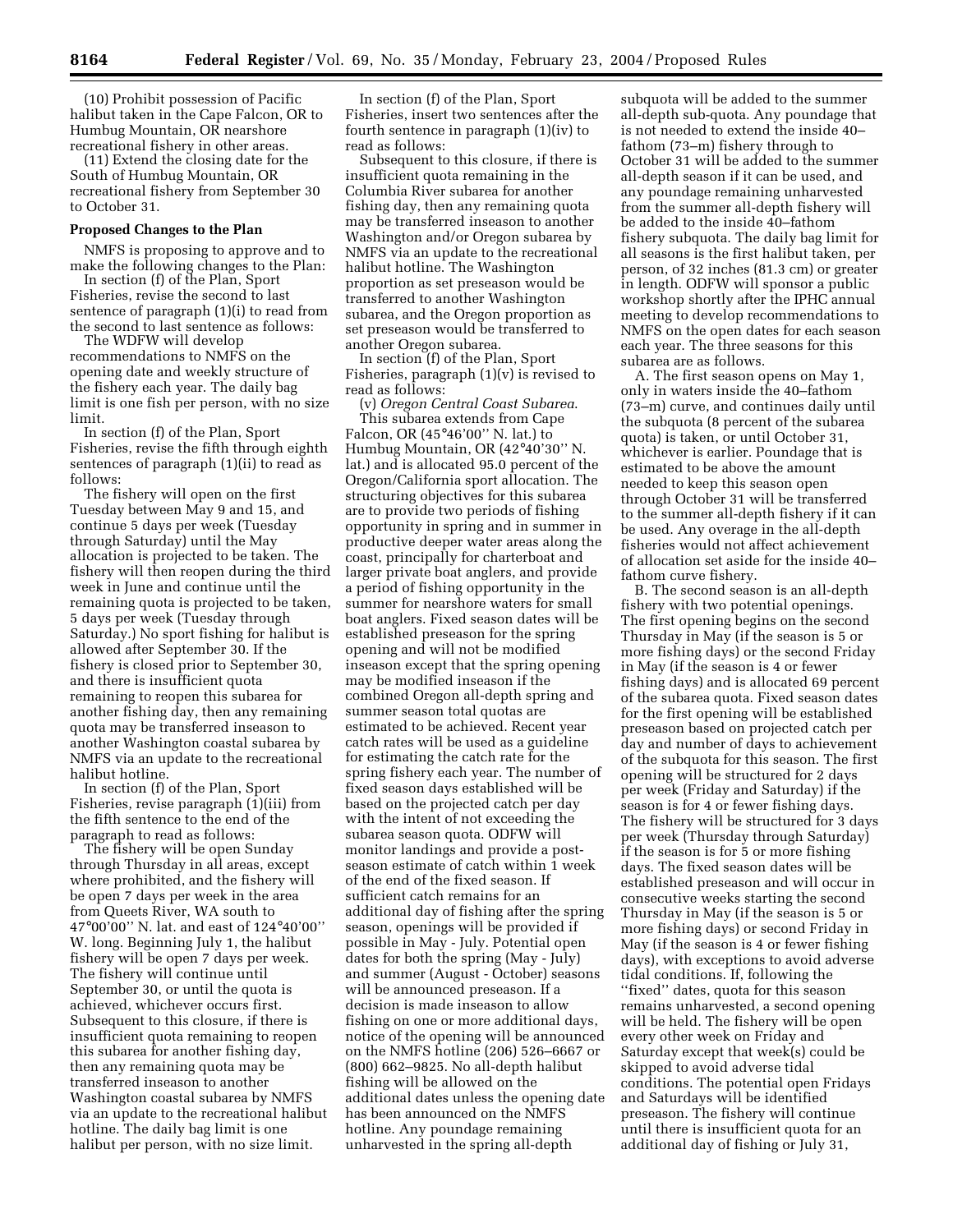whichever occurs first. Any remaining quota will be added to the summer quota. No inseason adjustments will be made to the established fixed season unless the combined Oregon all-depth spring and summer season total subquotas are estimated to be achieved.

C. The last season is an all-depth fishery that begins on the first Friday in August and is allocated 23 percent of the subarea quota. The fishery will be structured to be open every other week on Friday and Saturday except that week(s) could be skipped to avoid adverse tidal conditions. The potential open Fridays and Saturdays will be identified preseason. The fishery will continue until there is insufficient quota for an additional day of fishing or October 31, whichever occurs first. Any remaining quota will be transferred to the fishery inside the 40–fathom (73–m) curve.

In section (f) of the Plan, Sport Fisheries, paragraph (1)(vi)is deleted and paragraph (1)(vii) is redesignated as paragraph (1)(vi) and the third sentence is revised to read as follows:

(vi) *South of Humbug Mountain Subarea.*

The structuring objective for this subarea is to provide anglers the opportunity to fish in a continuous, fixed season that is open from May 1 through October 31.

In section (f) of the Plan, Sport Fisheries, revise the first sentence of paragraph (5)(iii)(B) to read as follows:

B. Actual notice of inseason management actions will be provided by a telephone hotline administered by the Northwest Region, NMFS, at 206–526– 6667 or 800–662–9825 (May through October) and by U.S. Coast Guard broadcasts.

## *Proposed 2004 Sport Fishery Management Measures*

NMFS is proposing sport fishery management measures that are necessary to implement the Plan in 2004. The 2004 TAC for Area 2A will be determined by the IPHC at its annual meeting on January 20–23, 2004, in Juneau, Alaska. Because the 2004 TAC has not yet been determined, these proposed sport fishery management measures use the IPHC's preliminary 2004 Area 2A TAC recommendation of 1,300,000 lb (590 mt), which is slightly lower than the 2003 TAC of 1,310,000 lb (594 mt). The proposed 2004 sport fishery regulations based on the preliminary 2004 Area 2A TAC of 1,300,000 lb (590 mt) are as follows:

# *Washington Inside Waters (Subarea Puget Sound and Straits)*

This subarea would be allocated 62,517 lb (28 mt) at an Area 2A TAC of 1,300,000 lb (590 mt) in accordance with the Plan. According to the Plan, the structuring objective for this subarea is to provide a stable sport fishing opportunity and to maximize the season length. In 2003, the fishery in this subarea was 52 days long, from May 8 through July 18 in the Eastern region and May 22 through August 1 in the Western Region, held for 5 days per week (Thursday through Monday). For the 2004 fishing season, the fishery in this subarea would be set to meet the structuring objectives described in the Plan. The final determination of the season dates would be based on the allowable harvest level and projected 2004 catch rates after the 2004 TAC is set by the IPHC. Beginning in 2004, WDFW will no longer hold a public workshop after the IPHC determines the 2004 TAC, but will continue to seek public comment through mail and email lists. The daily bag limit would be one halibut of any size per day, per person.

# *Washington North Coast Subarea (North of the Queets River, WA)*

This subarea would be allocated 113,154 lb (51 mt) at an Area 2A TAC of 1,300,000 lb (590 mt) in accordance with the Plan. According to the Plan, the management objective for this subarea is to provide a quality recreational fishing opportunity during May and the latter part of June. Previously, the fishery opened on May 1. Beginning in 2004, the fishery opens on the first Tuesday between May 9 and May 15 (May 11 in 2004), and continues 5 days per week (Tuesday through Saturday) until 72 percent of the quota for the subarea has been taken, 81,471 lb (37 mt). Previously, the fishery reopened on the third Wednesday in June. For 2004, the fishery will re-open during the third week in June and continue until the remaining quota for the subarea is taken, 31,683 lb (14 mt). Also new for 2004, language will be added to the Plan to allow for any remaining quota after the fishery is closed in this subarea to be transferred inseason to another Washington coastal subarea via an update to the halibut hotline. This transfer in quota could only occur before September 30 and if there were insufficient quota remaining to open the Washington North Coast subarea for another fishing day. The daily bag limit would be one halibut of any size per day per person. A portion of this subarea would be closed to sport fishing for halibut as a yelloweye

rockfish conservation area bounded by the following coordinates:

| 48°18' N. lat.; 125°18' W. long.;      |
|----------------------------------------|
| 48°18' N. lat.; 124°59' W. long.;      |
| 48°11' N. lat.; 124°59' W. long.;      |
| 48°11' N. lat.; 125°11' W. long.;      |
| 48°04' N. lat.; 125°11' W. long.;      |
| 48°04' N. lat.; 124°59' W. long.;      |
| 48°00' N. lat.; 124°59' W. long.;      |
| 48°00' N. lat.; 125°18' W. long.;      |
| and connecting back to 48°18' N. lat.; |
| $125^{\circ}18'$ W. long.              |

#### *Washington South Coast Subarea*

This subarea would be allocated 47,862 lb (22 mt) at an Area 2A TAC of 1,300,000 lb (590 mt) in accordance with the Plan. The fishery would open on May 1 and continue 5 days per week (Sunday through Thursday) until September 30, or until the quota is achieved, whichever occurs first. According to the Plan, the structuring objective for this subarea is to maximize the season length, while maintaining a quality fishing experience. The fishery would be open Sunday through Thursday in all areas, except where prohibited, and the fishery will be open 7 days per week in the area from the Queets River, WA south to 47°00'00'' N lat. and east of 124°40'00'' W long. Previously, if the fishery had closed prior to September 30 and there was insufficient quota remaining for an offshore fishery, the nearshore fishery, the area from the Queets River, WA south to 47°00'00'' N lat. and east of 124°40'00'' W long., would re-open 7 days per week until either the remaining subarea quota is estimated to have been taken and the season is closed by the IPHC, or until September 30, whichever occurs first. For 2004, this language is removed and beginning July 1, the halibut fishery opens 7 days per week in the offshore and nearshore fisheries until September 30, or until the quota is achieved, whichever occurs first. Also new for 2004, language will be added to the Plan to allow for any remaining quota after the fishery is closed in this subarea to be transferred inseason to another Washington coastal subarea via an update to the halibut hotline. This transfer in quota could only occur before September 30 and if there were insufficient quota remaining to open the Washington South Coast subarea for another fishing day. The daily bag limit would be one halibut of any size per day, per person.

# *Columbia River Subarea*

This subarea would be allocated 11,787 lb (5 mt) at an Area 2A TAC of 1,300,000 lb (590 mt) in accordance with the Plan. The fishery would open on May 1 and continue 7 days per week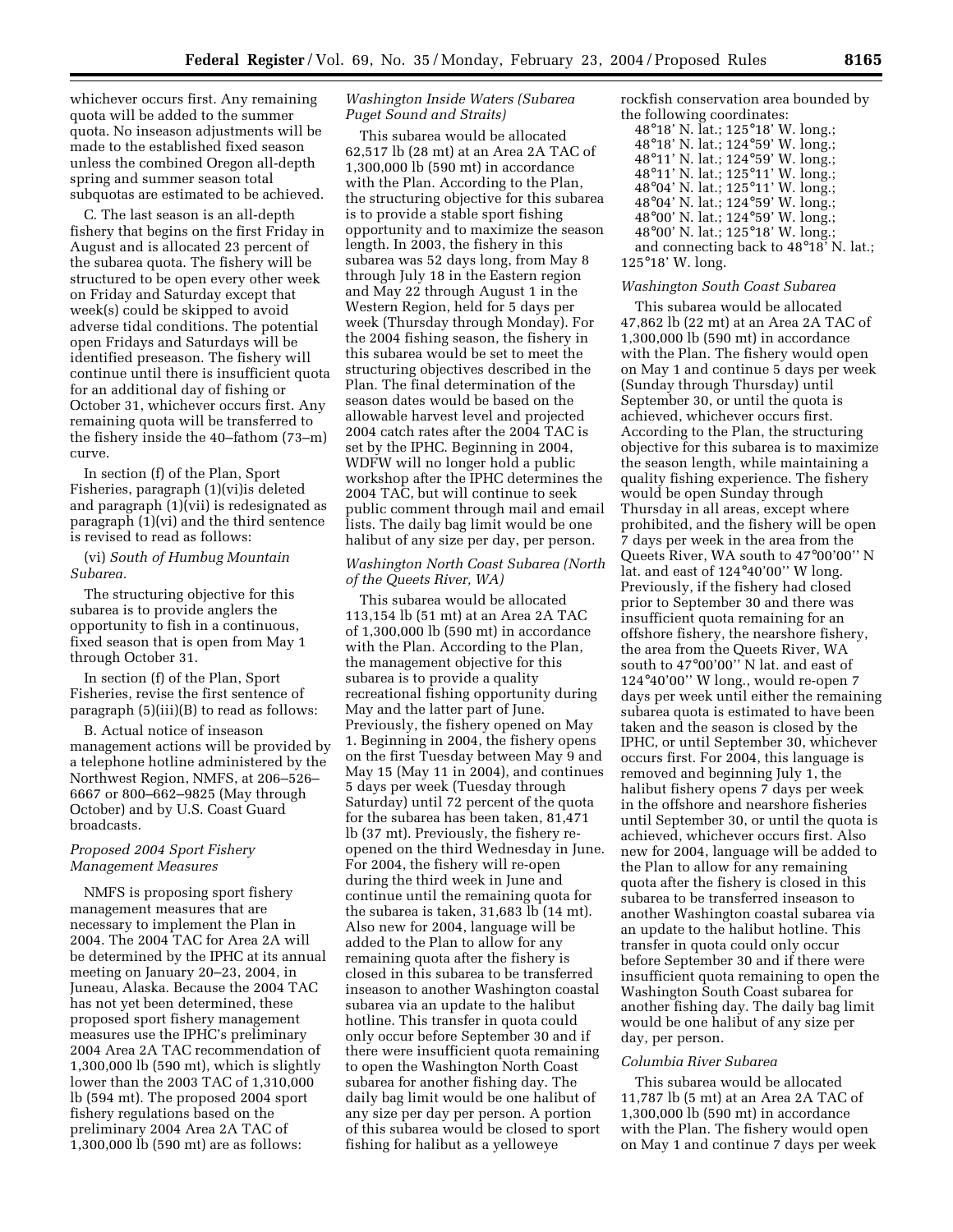until the quota is reached or September 30, whichever occurs first. New for 2004, language will be added to the Plan to allow for any remaining quota after the fishery is closed in this subarea to be transferred inseason to another subarea. Another Washington subarea would get that proportion of the remaining Columbia River quota based on the proportions set preseason for Washington and another Oregon subarea would get that proportion of the remaining Columbia River quota based on the proportions set preseason for Oregon. This transfer of subarea quota would occur via an update to the halibut hotline and could only occur before September 30 and if there were insufficient quota remaining to open the Columbia River subarea for another fishing day. The daily bag limit would be the first halibut taken, per person, of 32 inches (81.3 cm) or greater in length.

#### *Oregon Central Coast Subarea*

The Oregon North Central and South Central Coast subareas are combined in 2004 into the Oregon Central Coast subarea. The Oregon Central Coast subarea would extend from Cape Falcon, OR south to Humbug Mountain, OR. This subarea would be allocated 246,943 lb (112 mt) at an Area 2A TAC of 1,300,000 lb (590 mt) in accordance with the Plan. The structuring objectives for this subarea are to provide two periods of fishing opportunity in spring (May-June) and in summer (August-October) in productive deeper water areas along the coast, principally for charterboat and larger private boat anglers, and to provide a period of fishing opportunity during the summer in nearshore waters for small boat anglers.

The central coast restricted depth fishery, which is moving from inside 30 fathoms to inside 40 fathoms for 2004, would be allocated 19,755 lb (9 mt), starting May 1 through October 31 or until the allocated subquota is attained, whichever occurs first. New for 2004, the ''inside 40 fathoms'' boundary will not follow the depth contour but will be straight lines between a series of latitude and longitude coordinates which approximate the depth contour. Proposed coordinates for the 40–fm (73– m) depth contour between 45°46'00'' N. lat. and 42°40'30'' N. lat. is defined by straight lines connecting all of the following points in the order stated:

(1)45°47.07'N. lat., 124°04.21'N. lat.; (2)45°44.34'N. lat., 124°05.09'N. lat.; (3)45°40.64'N. lat., 124°04.90'N. lat.; (4)45°33.00'N. lat., 124°04.46'N. lat.; (5)45°32.27'N. lat., 124°04.74'N. lat.; (6)45°29.26'N. lat., 124°04.22'N. lat.; (7)45°19.99'N. lat., 124°04.62'N. lat.;

(8)45°17.50'N. lat., 124°04.91'N. lat.; (9)45°11.29'N. lat., 124°05.19'N. lat.; (10)45°05.79'N. lat., 124°05.40'N. lat.; (11)45°05.07'N. lat., 124°05.93'N. lat.; (12)45°01.70'N. lat., 124°06.53'N. lat.; (13)44°58.75'N. lat., 124°07.14'N. lat.; (14)44°51.28'N. lat., 124°10.21'N. lat.; (15)44°49.49'N. lat., 124°10.89'N. lat.; (16)44°44.96'N. lat., 124°14.39'N. lat.; (17)44°43.44'N. lat., 124°14.78'N. lat.; (18)44°42.27'N. lat., 124°13.81'N. lat.; (19)44°41.68'N. lat., 124°15.38'N. lat.; (20)44°34.87'N. lat., 124°15.80'N. lat.; (21)44°33.74'N. lat., 124°14.43'N. lat.; (22)44°27.66'N. lat., 124°16.99'N. lat.; (23)44°19.13'N. lat., 124°19.22'N. lat.; (24)44°15.35'N. lat., 124°17.37'N. lat.; (25)44°14.38'N. lat., 124°17.78'N. lat.; (26)44°12.80'N. lat., 124°17.18'N. lat.; (27)44°09.23'N. lat., 124°15.96'N. lat.; (28)44°08.38'N. lat., 124°16.80'N. lat.; (29)44°01.18'N. lat., 124°15.42'N. lat.; (30)43°51.60'N. lat., 124°14.68'N. lat.; (31)43°42.66'N. lat., 124°15.46'N. lat.; (32)43°40.49'N. lat., 124°15.74'N. lat.; (33)43°38.77'N. lat., 124°15.64'N. lat.; (34)43°34.52'N. lat., 124°16.73'N. lat.; (35)43°28.82'N. lat., 124°19.52'N. lat.; (36)43°23.91'N. lat., 124°24.28'N. lat.; (37)43°17.96'N. lat., 124°28.81'N. lat.; (38)43°16.75'N. lat., 124°28.42'N. lat.; (39)43°13.98'N. lat., 124°31.99'N. lat.; (40)43°13.71'N. lat., 124°33.25'N. lat.; (41)43°12.26'N. lat., 124°34.16'N. lat.; (42)43°10.96'N. lat., 124°32.34'N. lat.; (43)43°05.65'N. lat., 124°31.52'N. lat.; (44)42°59.66'N. lat., 124°32.58'N. lat.; (45)42°54.97'N. lat., 124°36.99'N. lat.; (46)42°53.81'N. lat., 124°38.58'N. lat.; (47)42°49.14'N. lat., 124°39.92'N. lat.; (48)42°46.47'N. lat., 124°38.65'N. lat.; (49)42°45.60'N. lat., 124°39.04'N. lat.; (50)42°44.79'N. lat., 124°37.96'N. lat.; (51)42°45.00'N. lat., 124°36.39'N. lat.; (52)42°44.14'N. lat., 124°35.16'N. lat.; (53)42°42.15'N. lat., 124°32.82'N. lat.; and

(54)42°38.82'N. lat., 124°31.09'N. lat.; If NMFS changes this boundary for recreational groundfish fishing by an inseason action to the Pacific Coast groundfish regulations during the year to protect overfished groundfish species, NMFS will also take a separate inseason action published in the **Federal Register** to change nearshore recreational halibut regulations for this subarea to mirror the groundfish closure. Language will also be added to the sport management measures for 2004 such that, in times when the all-depth halibut fishery is closed and halibut fishing is permitted only inshore of the 40–fm (73–m) depth contour, halibut possession and retention by vessels operating offshore of 40 fm would be prohibited.

The spring all-depth season would be allocated 170,391 lb (77 mt). Based on an observed catch per day trend in this

fishery in recent years, an estimated 11,000 - 32,000 lb (5 - 15 mt) would be caught per day in 2004, resulting in a 5– to 15–day fixed season. In accordance with the Plan, the season would open on Thursday, May 13 and continue on Thursdays through Saturdays through the fixed dates. The fixed dates will be set in March 2004 after ODFW holds public meetings. After the fixed date season, potential additional fishing days for remaining quota in 2004 are structured differently than in previous years. For 2004, if additional quota remains after the fixed season, a second opening would be held for the spring fishery. The second opening would be on every other week on Friday and Saturday except that week(s) could be skipped to avoid adverse tidal conditions. For 2004, the weeks to be skipped due to adverse tidal conditions include June 4 - 5 and July 2 - 3. If a decision is made inseason by NMFS to allow fishing in the potential spring season, notice of an opening will be announced on the NMFS hotline, (206)526–6667 or (800)662–9825. No halibut fishing will be allowed on the reopening dates unless the date is announced on the NMFS hotline. The second spring season would continue until there is insufficient quota for an additional fishing day or until July 31, whichever occurs first.

The summer all-depth fishery would be allocated  $56,797$  lb  $(26 \text{ mt})$ , and would open on Friday, August 6. For 2004, this fishery's season will be restructured from fixed season dates to being open every other week on Friday and Saturday, except that week(s) may be skipped for adverse tidal conditions. For 2004, no adverse tidal conditions occur during the August through October period. The summer all-depth fishery would continue until there is insufficient quota for an additional fishing day and the fishery is closed by the IPHC or until October 30, whichever occurs first. Any remaining quota would be added to the quota for the fishery inside 40 fathoms.

The final determination of the season dates will be based on the allowable harvest level, projected catch rates, and recommendations developed in a public workshop sponsored by ODFW after the 2004 TAC has been set by the IPHC. The daily bag limit would be the first halibut taken, per person, of 32 inches (81.3 cm) or greater in length.

# *Humbug Mountain, OR through California Subarea*

This subarea would be allocated 7,798 lb (3.5 mt) at an Area 2A TAC of 1,300,000 lb (590 mt) in accordance with the Plan. The proposed 2004 sport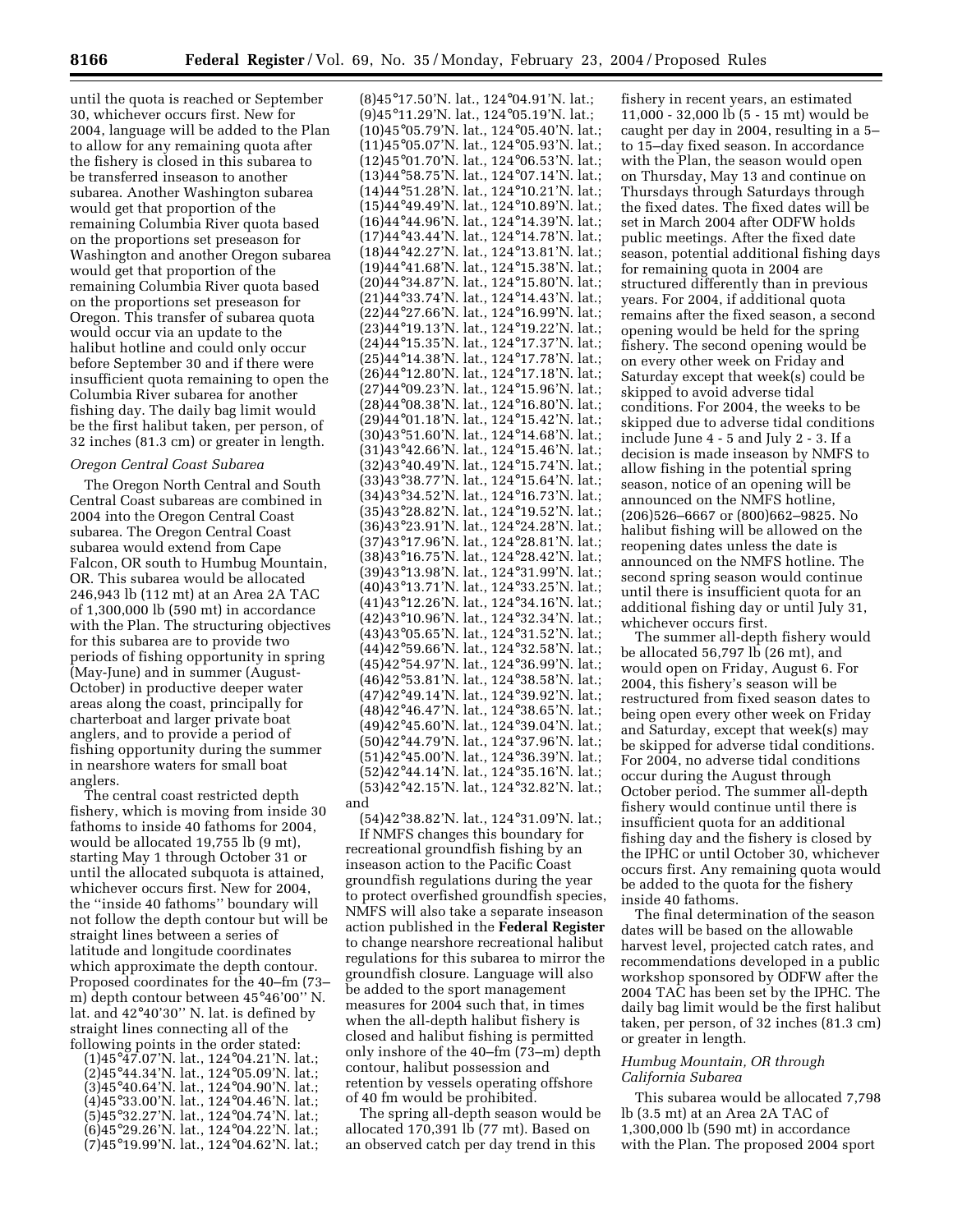season for this subarea would be the same as last year, with a May 1 opening and continuing 7 days per week, except that the season end date is extended until October 31. The daily bag limit would be the first halibut taken, per person, of 32 inches (81.3 cm) or greater in length.

## *Flexible Inseason Management Provisions in Area 2A*

The flexible inseason management provisions in Area 2A have not changed since 2003, except that the NMFS telephone hotline will be maintained from May through October rather than May through September as mentioned in paragraph (3)(b) below. Section 25 of the annual halibut management measures published in the **Federal Register** and section (f)(5) of the Plan will read as follows:

(1) The Regional Administrator, NMFS Northwest Region, after consultation with the Chairman of the Pacific Fishery Management Council, the Commission Executive Director, and the Fisheries Director(s) of the affected state(s), or their designees, is authorized to modify regulations during the season after making the following determinations.

(a) The action is necessary to allow allocation objectives to be met.

(b) The action will not result in exceeding the catch limit for the area.

(c) If any of the sport fishery subareas north of Cape Falcon, OR are not projected to utilize their respective quotas by September 30, NMFS may take inseason action to transfer any projected unused quota to another Washington sport subarea.

(d) If any of the sport fishery subareas south of Leadbetter Point, WA are not projected to utilize their respective quotas by their season ending dates, NMFS may take inseason action to transfer any projected unused quota to another Oregon sport subarea.

(2) Flexible inseason management provisions include, but are not limited to, the following:

(a) Modification of sport fishing periods;

(b) Modification of sport fishing bag limits;

(c) Modification of sport fishing size limits;

(d) Modification of sport fishing days per calendar week; and

(e) Modification of subarea quotas north of Cape Falcon, OR.

(3) Notice procedures.

(a) Actions taken under this section will be published in the **Federal Register**.

(b) Actual notice of inseason management actions will be provided by

a telephone hotline administered by the Northwest Region, NMFS, at 206–526– 6667 or 800–662–9825 (May through October) and by U.S. Coast Guard broadcasts. These broadcasts are announced on Channel 16 VHF-FM and 2182 kHz at frequent intervals. The announcements designate the channel or frequency over which the notice to mariners will be immediately broadcast. Since provisions of these regulations may be altered by inseason actions, sport fishers should monitor either the telephone hotline or U.S. Coast Guard broadcasts for current information for the area in which they are fishing.

(4) Effective dates.

(a) Any action issued under this section is effective on the date specified in the publication or at the time that the action is filed for public inspection with the Office of the **Federal Register**, whichever is later.

(b) If time allows, NMFS will invite public comment prior to the effective date of any inseason action filed with the **Federal Register**. If the Regional Administrator determines, for good cause, that an inseason action must be filed without affording a prior opportunity for public comment, public comments will be received for a period of 15 days after publication of the action in the **Federal Register**.

(c) Any inseason action issued under this section will remain in effect until the stated expiration date or until rescinded, modified, or superseded. However, no inseason action has any effect beyond the end of the calendar year in which it is issued.

(5) Availability of data. The Regional Administrator will compile, in aggregate form, all data and other information relevant to the action being taken and will make them available for public review during normal office hours at the Northwest Regional Office, NMFS, Sustainable Fisheries Division, 7600 Sand Point Way NE, Seattle, WA.

# *Fishery Election in Area 2A*

The fishery election process in Area 2A has not changed since 2003, but is republished here to provide opportunity for public comment. Section 26 of the annual halibut management measures published in the **Federal Register** will continue to read as follows:

(1) A vessel that fishes in Area 2A may participate in only one of the following three fisheries in Area 2A:

(a) The sport fishery under Section 24;

(b) The commercial directed fishery for halibut during the fishing period(s) established in Section 8 and/or the incidental retention of halibut during the primary sablefish fishery described at 50 CFR 660.323(a)(2); or

(c) The incidental catch fishery during the salmon troll fishery as authorized in Section 8.

(2) No person shall fish for halibut in the sport fishery in Area 2A under Section 24 from a vessel that has been used during the same calendar year for commercial halibut fishing in Area 2A or that has been issued a permit for the same calendar year for the commercial halibut fishery in Area 2A.

(3) No person shall fish for halibut in the directed halibut fishery during the fishing periods established in Section 8 and/or retain halibut incidentally taken in the primary sablefish fishery in Area 2A from a vessel that has been used during the same calendar year for the incidental catch fishery during the salmon troll fishery as authorized in Section 8.

(4) No person shall fish for halibut in the directed commercial halibut fishery and/or retain halibut incidentally taken in the primary sablefish fishery in Area 2A from a vessel that, during the same calendar year, has been used in the sport halibut fishery in Area 2A or that is licensed for the sport charter halibut fishery in Area 2A.

(5) No person shall retain halibut in the salmon troll fishery in Area 2A as authorized under Section 8 taken on a vessel that, during the same calendar year, has been used in the sport halibut fishery in Area 2A, or that is licensed for the sport charter halibut fishery in Area 2A.

(6) No person shall retain halibut in the salmon troll fishery in Area 2A as authorized under Section 8 taken on a vessel that, during the same calendar year, has been used in the directed commercial fishery during the fishing periods established in Section 8 and/or retain halibut incidentally taken in the primary sablefish fishery for Area 2A or that is licensed to participate in these commercial fisheries during the fishing periods established in Section 8 in Area 2A.

Area 2A Non-Treaty Commercial Fishery Closed Area

Similar to 2003, large closed areas will apply to commercial vessels operating in the directed non-treaty commercial fishery for halibut in Area 2A. For 2004, the eastern, inshore boundary of the closed area approximating the 27–fm (49–m) depth contour between 46°16' N. lat. and 40°10' N. lat. has been shifted slightly to a boundary line approximating the 30–fm (55–m)depth contour. For 2004, section 27 of the annual halibut management measures will read as follows:

Non-treaty commercial vessels operating in the directed commercial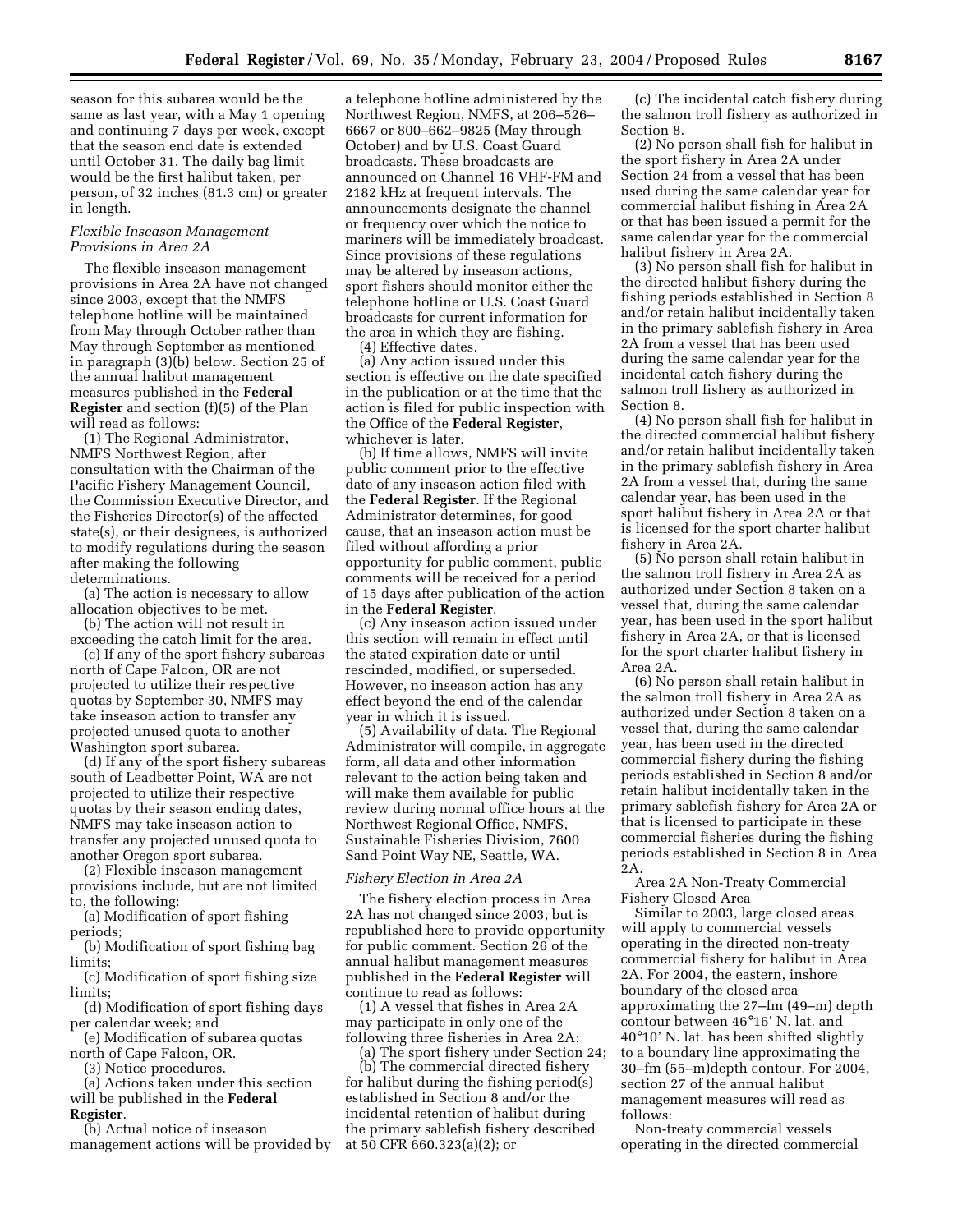fishery for halibut in Area 2A are required to fish outside of a closed area, known as the Rockfish Conservation Area (RCA), that extends along the coast from the U.S./Canada border south to 40°10' N. lat. The closed area follows approximate depth contours. Coordinates for the specific boundaries that approximate the depth contours are as follows:

(1) Between the U.S./Canada border and 46°16' N. lat., the eastern boundary of the RCA extends to the shoreline.

(2) Between 46°16' N. lat. and 40°10' N. lat., the RCA is defined along an eastern, inshore boundary approximating 30 fm (55 m). The 30 fm depth contour used between 46°16' N. lat. and 40°10' N. lat. as an eastern boundary for the RCA is defined by straight lines connecting all of the following points in the order stated:

(1) 46°16.00' N. lat., 124°13.13' W. long.;

 $(2)$  46°16.00' N. lat., 124°13.05' W. long.;

- (3) 46°07.00' N. lat., 124°07.01' W. long.
- (4) 45°55.95' N. lat., 124°02.23' W. long.;
- (5) 45°54.53' N. lat., 124°02.57' W. long.;
- (6) 45°50.65' N. lat., 124°01.62' W. long.

 $(7)$  45°48.20' N. lat., 124°02.16' W. long.; (8) 45°43.47' N. lat., 124°01.28' W.

long.; (9) 45°40.48' N. lat., 124°01.03' W.

long. (10) 45°39.04' N. lat., 124°01.68' W.

- long.  $(11)$  45°35.48' N. lat., 124°01.89' W.
- long. (12)45°29.81' N. lat., 124°02.45' W.

long.; (13)45°27.96' N. lat., 124°01.89' W.

long. (14)45°27.22' N. lat., 124°02.67' W.

long (15)45°24.20' N. lat., 124°02.94' W.

long.; (16)45°20.60' N. lat., 124°01.74' W.

long.;

- (17)45°16.44' N. lat., 124°03.22' W. long. (18)45°13.63' N. lat., 124°02.70' W.
- long. (19)45°11.04' N. lat., 124°03.59' W.

long.;  $(20)45^{\circ}08.55'$  N. lat., 124 $^{\circ}03.47'$  W.

long. (21)45°02.82' N. lat., 124°04.64' W.

long.;  $(22)44^{\circ}58.06$ ' N. lat., 124 $^{\circ}05.03$ ' W.

long.  $(23)44^{\circ}53.97'$  N. lat., 124 $^{\circ}06.92'$  W.

long.;

 $(24)44^{\circ}48.89'$  N. lat., 124 $^{\circ}07.04'$  W. long.;

(25)44°46.94' N. lat., 124°08.25' W. long.; (26)44°42.72' N. lat., 124°08.98' W. long.;  $(27)44^{\circ}38.16'$  N. lat., 124°11.48' W. long.; (28)44°33.38' N. lat., 124°11.54' W. long.; (29)44°28.51' N. lat., 124°12.03' W. long. (30)44°27.65' N. lat., 124°12.56' W. long.; (31)44°19.67' N. lat., 124°12.37' W. long. (32)44°10.79' N. lat., 124°12.22' W. long.; (33)44°09.22' N. lat., 124°12.28' W. long. (34)44°00.22' N. lat., 124°12.80' W. long.; (35)43°51.56' N. lat., 124°13.17' W. long. (36)43°44.26' N. lat., 124°14.50' W. long.; (37)43°33.82' N. lat., 124°16.28' W. long.; (38)43°28.66' N. lat., 124°18.72' W. long.; (39)43°23.12' N. lat., 124°24.04' W. long.; (40)43°20.49' N. lat., 124°25.90' W. long.; (41)43°16.41' N. lat., 124°27.52' W. long.; (42)43°14.23' N. lat., 124°29.28' W. long.; (43)43°14.03' N. lat., 124°28.31' W. long.; (44)43°11.92' N. lat., 124°28.26' W. long.; (45)43°11.02' N. lat., 124°29.11' W. long. (46)43°10.13' N. lat., 124°29.15' W. long.; (47)43°09.27' N. lat., 124°31.03' W. long.; (48)43°07.73' N. lat., 124°30.92' W. long. (49)43°05.93' N. lat., 124°29.64' W. long.; (50)43°01.59' N. lat., 124°30.64' W. long.; (51)42°59.73' N. lat., 124°31.16' W. long.; (52)42°53.75' N. lat., 124°36.09' W. long.; (53)42°49.37' N. lat., 124°38.81' W. long.; (54)42°46.42' N. lat., 124°37.69' W. long.; (55)42°46.07' N. lat., 124°38.56' W. long. (56)42°45.29' N. lat., 124°37.95' W. long.; (57)42°45.61' N. lat., 124°36.87' W. long.; (58)42°44.28' N. lat., 124°33.64' W. long.; (59)42°42.75' N. lat., 124°31.84' W. long.; long. long. long.; long.; long.; long.; long. long. long. long.; long.; long.; long.; long.; long.; long.; long.;  $lnn\sigma$ long.; long.; long. long.; long.; long. long.; long.; long.; long. long. long.; long.; long.; long.; long.;

(60)42°40.04' N. lat., 124°29.19' W. (61)42°38.09' N. lat., 124°28.39' W. (62)42°36.72' N. lat., 124°27.54' W. (63)42°36.56' N. lat., 124°28.40' W. (64)42°35.76' N. lat., 124°28.79' W. (65)42°34.03' N. lat., 124°29.98' W. (66)42°34.19' N. lat., 124°30.58' W. (67)42°31.27' N. lat., 124°32.24' W. (68)42°27.07' N. lat., 124°32.53' W. (69)42°24.21' N. lat., 124°31.23' W. (70)42°20.47' N. lat., 124°28.87' W.  $(71)42^{\circ}14.60$ ' N. lat., 124°26.80' W. (72)42°10.90' N. lat., 124°24.57' W. (73)42°07.04' N. lat., 124°23.35' W. (74)42°02.16' N. lat., 124°22.59' W. (75)42°00.00' N. lat., 124°21.81' W. (76)41°59.95' N. lat., 124°21.56' W. (77)41°55.75' N. lat., 124°20.72' W. (78)41°50.93' N. lat., 124°23.76' W. (79)41°42.53' N. lat., 124°16.47' W. (80) 41°37.20' N. lat., 124°17.05' W. (81) 41°24.58' N. lat., 124°10.51' W. (82) 41°20.73' N. lat., 124°11.73' W. (83) 41°17.59' N. lat., 124°10.66' W. (84) 41°04.54' N. lat., 124°14.47' W. (85) 40°54.26' N. lat., 124°13.90' W. (86) 40°40.31' N. lat., 124°26.24' W. (87) 40°34.00' N. lat., 124°27.39' W. (88) 40°28.89' N. lat., 124°32.43' W. (89) 40°24.77' N. lat., 124°29.51' W. (90) 40°22.47' N. lat., 124°24.12' W. (91) 40°19.73' N. lat., 124°23.59' W. (92) 40°18.64' N. lat., 124°21.89' W. (93) 40°17.67' N. lat., 124°23.07' W.

(94) 40°15.58' N. lat., 124°23.61' W. long.;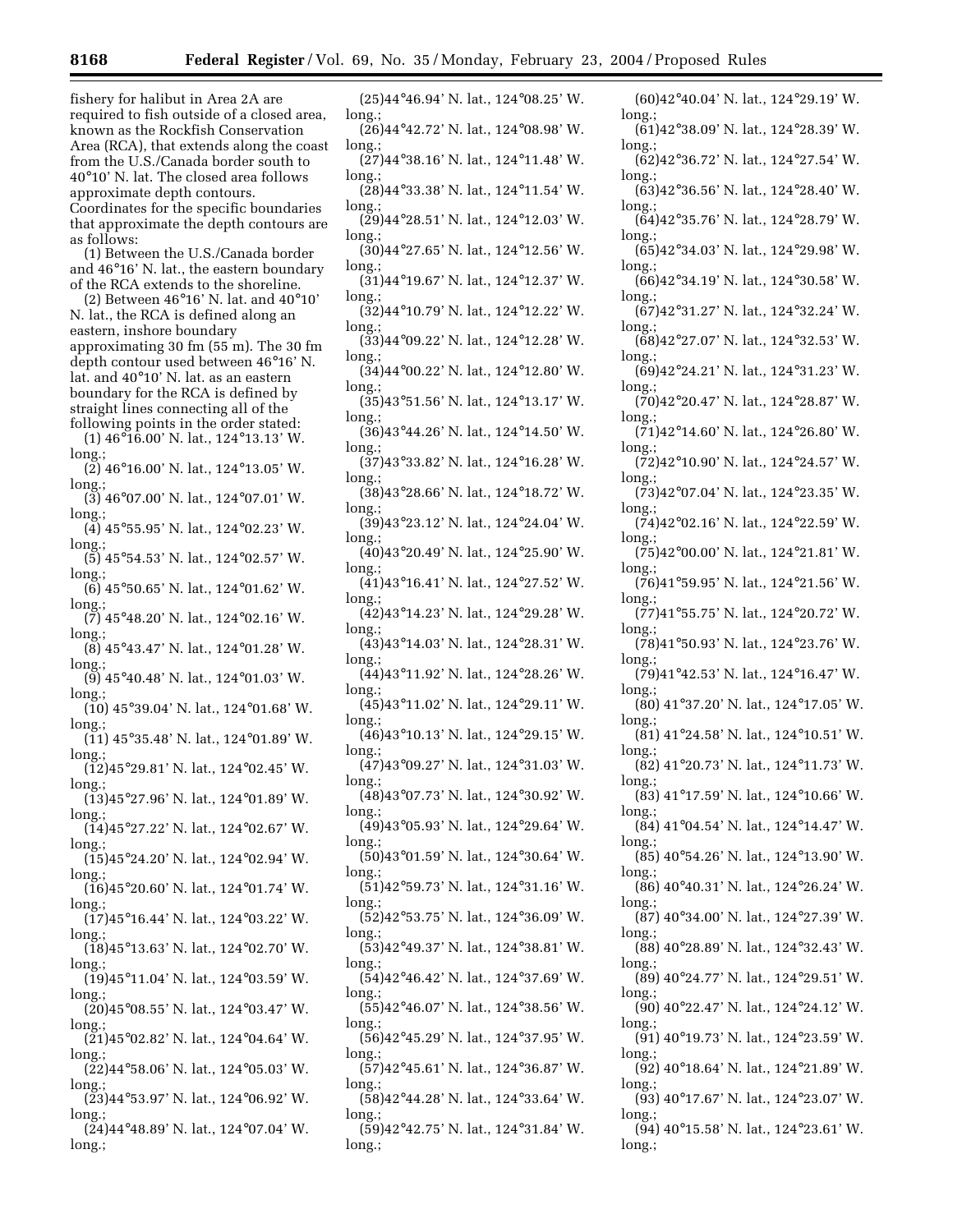۰

| $(95)$ 40°13.42' N. lat., 124°22.94' W.                                               | $(29)$ 48°04.84' N. lat., 125°04.03' W.<br>6                                                |
|---------------------------------------------------------------------------------------|---------------------------------------------------------------------------------------------|
| long.; and<br>(96) 40°10.00' N. lat., 124°16.65' W.                                   | long<br>long.;<br>$(30)$ 48°06.41' N. lat., 125°06.51' W.<br>$(\epsilon$                    |
| long.                                                                                 | lon<br>long.;<br>$(31)$ 48°06.00' N. lat., 125°08.00' W.                                    |
| (3) Between the U.S./Canada border<br>and $40^{\circ}10'$ N. lat., the RCA is defined | $(\epsilon$<br>lon<br>$long$ ;                                                              |
| along a western, offshore boundary                                                    | $(32)$ 48°07.08' N. lat., 125°09.34' W.<br>(€                                               |
| approximating 100 fm (183 m). The<br>100-fm (183-m) depth contour used                | $long$ ;<br>lon<br>$(33)$ 48 $\degree$ 07.28' N. lat., 125 $\degree$ 11.14' W.<br>(e        |
| north of 40°10' N. lat. as a western                                                  | $long$ ;<br>lon                                                                             |
| boundary for the RCA is defined by<br>straight lines connecting all of the            | $(34)$ 48 $\degree$ 03.45' N. lat., 125 $\degree$ 16.66' W.<br>$(\epsilon$<br>lon<br>long.; |
| following points in the order stated:                                                 | $(35)$ 47°59.50' N. lat., 125°18.88' W.<br>$\binom{7}{ }$                                   |
| $(1)$ 48 $\degree$ 15.00' N. lat., 125 $\degree$ 41.00' W.<br>long.;                  | lon<br>$long$ ;<br>$(36)$ 47°58.68' N. lat., 125°16.19' W.<br>$\binom{7}{2}$                |
| $(2)$ 48°14.00' N. lat., 125°36.00' W.                                                | $long$ ;<br>long<br>(37) 47°56.62' N. lat., 125°13.50' W.<br>$\binom{7}{ }$                 |
| $long$ :<br>$(3)$ 48 $\degree$ 09.50' N. lat., 125 $\degree$ 40.50' W.                | $long$ ;<br>lon                                                                             |
| long.;<br>$(4)$ 48 $\degree$ 08.00' N. lat., 125 $\degree$ 38.00' W.                  | $(38)$ 47°53.71' N. lat., 125°11.96' W.<br>17<br>lon<br>long.;                              |
| long.;                                                                                | $(39)$ 47°51.70' N. lat., 125°09.38' W.<br>$\binom{7}{ }$                                   |
| $(5)$ 48 $\degree$ 05.00' N. lat., 125 $\degree$ 37.25' W.<br>long.;                  | lon<br>long.;<br>$(40)$ 47°49.95' N. lat., 125°06.07' W.<br>$\binom{7}{ }$                  |
| (6) 48°02.60' N. lat., 125°34.70' W.                                                  | lon<br>$long$ ;<br>$(41)$ 47°49.00' N. lat., 125°03.00' W.<br>$\binom{7}{ }$                |
| long.;<br>$(7)$ 47°59.00' N. lat., 125°34.00' W.                                      | long:<br>lon                                                                                |
| long.;<br>$(8)$ 47°57.26' N. lat., 125°29.82' W.                                      | $(42)$ 47°46.95' N. lat., 125°04.00' W.<br>$\binom{7}{2}$<br>lon<br>long.;                  |
| long.;                                                                                | $(43)$ 47°46.58' N. lat., 125°03.15' W.<br>$\binom{7}{ }$<br>lon<br>long.;                  |
| $(9)$ 47°59.87' N. lat., 125°25.81' W.<br>$long$ ;                                    | $(44)$ 47°44.07' N. lat., 125°04.28' W.<br>$\binom{7}{2}$                                   |
| $(10)$ 48 $\degree$ 01.80' N. lat., 125 $\degree$ 24.53' W.<br>long.;                 | long<br>$long$ ;<br>$(45)$ 47°43.32' N. lat., 125°04.41' W.<br>8)                           |
| (11) 48°02.08' N. lat., 125°22.98' W.                                                 | lon<br>$long$ ;<br>$(46)$ 47°40.95' N. lat., 125°04.14' W.<br>8)                            |
| long.;<br>$(12)$ 48°02.97' N. lat., 125°22.89' W.                                     | lon<br>long.;<br>(47) 47°39.58' N. lat., 125°04.97' W.                                      |
| long.;<br>$(13)$ 48°04.47' N. lat., 125°21.75' W.                                     | 3)<br>lon<br>long.;                                                                         |
| long.;                                                                                | $(48)$ 47°36.23' N. lat., 125°02.77' W.<br>3)<br>lon<br>long.;                              |
| $(14)$ 48°06.11' N. lat., 125°19.33' W.<br>long.;                                     | $(49)$ 47°34.28' N. lat., 124°58.66' W.<br>8)<br>long:<br>lon                               |
| $(15)$ 48°07.95' N. lat., 125°18.55' W.<br>$long$ .;                                  | $(50)$ 47°32.17' N. lat., 124°57.77' W.<br>3)                                               |
| $(16)$ 48°09.00' N. lat., 125°18.00' W.                                               | long<br>long.;<br>$(51)$ 47°30.27' N. lat., 124°56.16' W.<br>3)                             |
| long.;<br>$(17)$ 48°11.31' N. lat., 125°17.55' W.                                     | lon<br>long.;<br>$(52)$ 47°30.60' N. lat., 124°54.80' W.<br>3)                              |
| long.;<br>$(18)$ 48°14.60' N. lat., 125°13.46' W.                                     | long.;<br>lon                                                                               |
| long.;                                                                                | $(53)$ 47°29.26' N. lat., 124°52.21' W.<br>3)<br>lon<br>long.;                              |
| $(19)$ 48°16.67' N. lat., 125°14.34' W.<br>long.;                                     | $(54)$ 47°28.21' N. lat., 124°50.65' W.<br>18                                               |
| $(20)$ 48°18.73' N. lat., 125°14.41' W.                                               | lon<br>long.;<br>$(55)$ 47°27.38' N. lat., 124°49.34' W.<br>(9                              |
| long.;<br>$(21)$ 48°19.67' N. lat., 125°13.70' W.                                     | lon<br>long.;<br>(56) 47°25.61' N. lat., 124°48.26' W.<br>(9                                |
| long.;<br>(22) 48°19.70' N. lat., 125°11.13' W.                                       | lon<br>long.;                                                                               |
| long.;                                                                                | (57) 47°23.54' N. lat., 124°46.42' W.<br>9)<br>lon<br>long.;                                |
| $(23)$ 48°22.95' N. lat., 125°10.79' W.<br>long.;                                     | (58) 47°20.64' N. lat., 124°45.91' W.<br>ſć<br>lon                                          |
| $(24)$ 48°21.61' N. lat., 125°02.54' W.                                               | long.;<br>(59) 47°17.99' N. lat., 124°45.59' W.<br>(9                                       |
| long.;<br>$(25)$ 48°23.00' N. lat., 124°49.34' W.                                     | long.;<br>lon<br>(60) 47°18.20' N. lat., 124°49.12' W.<br>(9                                |
| long.;<br>$(26)$ 48°17.00' N. lat., 124°56.50' W.                                     | long.;<br>lon<br>$(61)$ 47°15.01' N. lat., 124°51.09' W.<br>(9                              |
| long.;                                                                                | long.;<br>lon                                                                               |
| $(27)$ 48 $\degree$ 06.00' N. lat., 125 $\degree$ 00.00' W.<br>long.;                 | (62) 47°12.61' N. lat., 124°54.89' W.<br>(9<br>lon<br>long.;                                |
| $(28)$ 48 $\degree$ 04.62' N. lat., 125 $\degree$ 01.73' W.<br>long.;                 | $(63)$ 47 $\degree$ 08.22' N. lat., 124 $\degree$ 56.53' W.<br>ſć<br>long.;<br>lon          |
|                                                                                       |                                                                                             |

| $(64)$ 47°08.50' N. lat., 124°57.74' W.                               |
|-----------------------------------------------------------------------|
| long.;<br>$(65)$ 47°01.92' N. lat., 124°54.95' W.                     |
| long.;<br>$(66)$ 47°01.14' N. lat., 124°59.35' W.                     |
| long.;<br>$(67)$ 46°58.48' N. lat., 124°57.81' W.                     |
| long.;                                                                |
| $(68)$ 46°56.79' N. lat., 124°56.03' W.<br>long.;                     |
| $(69)$ 46°58.01' N. lat., 124°55.09' W.<br>long.;                     |
| $(70)$ 46°55.07' N. lat., 124°54.14' W.                               |
| long.;<br>$(71)$ 46°59.60' N. lat., 124°49.79' W.                     |
| long.;<br>$(72)$ 46°58.72' N. lat., 124°48.78' W.                     |
| long.;<br>$(73)$ 46°54.45' N. lat., 124°48.36' W.                     |
| long.;<br>$(74)$ 46°53.99' N. lat., 124°49.95' W.                     |
| long.;                                                                |
| $(75)$ 46°54.38' N. lat., 124°52.73' W.<br>long.;                     |
| $(76)$ 46°52.38' N. lat., 124°52.02' W.<br>long.;                     |
| $(77)$ 46°48.93' N. lat., 124°49.17' W.                               |
| long.;<br>$(78)$ 46 $\degree$ 41.50' N. lat., 124 $\degree$ 43.00' W. |
| long.;<br>$(79)$ 46°34.50' N. lat., 124°28.50' W.                     |
| long.;<br>$(80)$ 46°29.00' N. lat., 124°30.00' W.                     |
| long.;<br>$(81)$ 46°20.00' N. lat., 124°36.50' W.                     |
| long.;                                                                |
| $(82)$ 46°18.00' N. lat., 124°38.00' W.<br>long.;                     |
| $(83)$ 46°17.52' N. lat., 124°35.35' W.<br>long.;                     |
| (84) 46°17.00' N. lat., 124°22.50' W.<br>long.;                       |
| $(85)46^{\circ}16.00'$ N. lat., 124 $^{\circ}20.62'$ W.               |
| long.;<br>$(86)$ 46°13.52' N. lat., 124°25.49' W.                     |
| long.;<br>$(87)$ 46°12.17' N. lat., 124°30.75' W.                     |
| long.;<br>$(88)46^{\circ}10.63'$ N. lat., 124 $^{\circ}37.95'$ W.     |
| long.;                                                                |
| $(89)46^{\circ}09.29'$ N. lat., 124 $^{\circ}39.01'$ W.<br>long.;     |
| (90)46°02.40' N. lat., 124°40.37' W.<br>long.;                        |
| $(91)45^{\circ}56.45'$ N. lat., 124 $^{\circ}38.00'$ W.<br>long.;     |
| $(92)45°51.92'$ N. lat., 124°38.49' W.                                |
| long.;<br>(93)45°47.19' N. lat., 124°35.58' W.                        |
| long.;<br>(94)45°46.41' N. lat., 124°32.36' W.                        |
| long.;<br>$(95)45^{\circ}41.75'$ N. lat., 124 $^{\circ}28.12'$ W.     |
| long.;<br>(96)45°36.96' N. lat., 124°24.48' W.                        |
| long.;                                                                |
| $(97)45°31.84' N.$ lat., 124°22.04' W.<br>long.;                      |
| $(\bar{98})$ 45°27.10' N. lat., 124°21.74' W.<br>long.;               |
|                                                                       |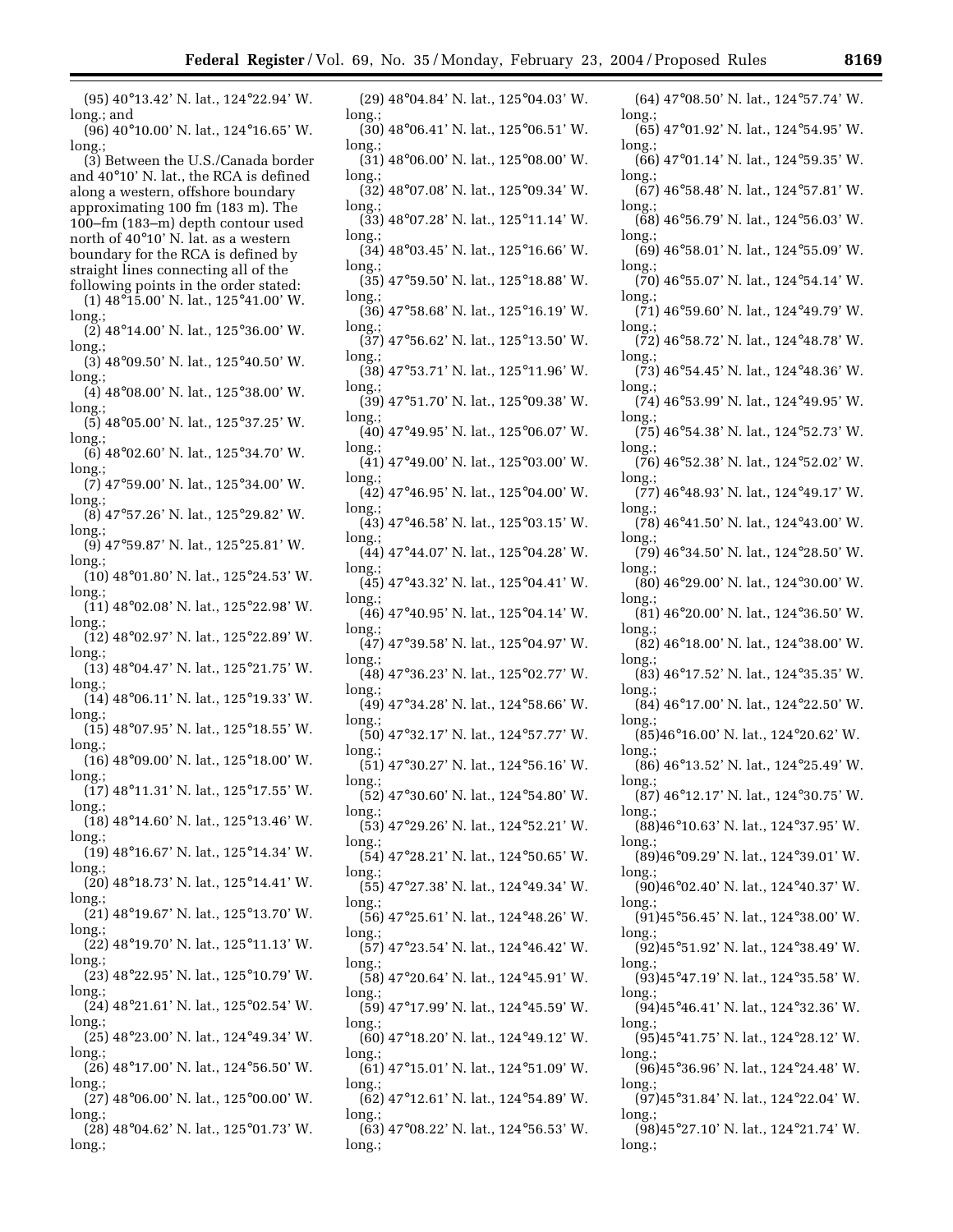long. (101) 45°04.38' N. lat., 124°18.36' W. long.;

(102) 44°58.05' N. lat., 124°21.58' W. long.;

(103) 44°47.67' N. lat., 124°31.41' W. long.;

- (104) 44°44.55' N. lat., 124°33.58' W. long.;
- (105) 44°39.88' N. lat., 124°35.01' W. long.;
- (106) 44°32.90' N. lat., 124°36.81' W. long.
- (107) 44°30.33' N. lat., 124°38.56' W. long.
- (108) 44°30.04' N. lat., 124°42.31' W. long.;
- (109) 44°26.84' N. lat., 124°44.91' W. long.;
- (110) 44°17.99' N. lat., 124°51.03' W. long.;
- (111) 44°13.68' N. lat., 124°56.38' W. long.;
- (112) 43°56.67' N. lat., 124°55.45' W. long.;
- (113) 43°56.47' N. lat., 124°34.61' W. long.;
- (114) 43°42.73' N. lat., 124°32.41' W. long.;
- (115) 43°30.93' N. lat., 124°34.43' W. long.; (116) 43°17.45' N. lat., 124°41.16' W.
- long.;
- (117) 43°07.04' N. lat., 124°41.25' W. long.;
- (118) 43°03.45' N. lat., 124°44.36' W. long.; (119) 43°03.90' N. lat., 124°50.81' W.
- long.; (120) 42°55.70' N. lat., 124°52.79' W.
- long.; (121) 42°54.12' N. lat., 124°47.36' W.
- long.;
- (122) 42°44.00' N. lat., 124°42.38' W. long.; (123) 42°38.23' N. lat., 124°41.25' W.
- long.;
- (124) 42°33.03' N. lat., 124°42.38' W. long.;
- (125) 42°31.89' N. lat., 124°42.04' W. long.;
- (126) 42°30.09' N. lat., 124°42.67' W. long.;
- (127) 42°28.28' N. lat., 124°47.08' W. long.;
- (128) 42°25.22' N. lat., 124°43.51' W. long.;
- (129) 42°19.23' N. lat., 124°37.92' W. long.;
- (130) 42°16.29' N. lat., 124°36.11' W. long.;
- (131) 42°05.66' N. lat., 124°34.92' W. long.;
- (132) 42°00.00' N. lat., 124°35.27' W. long.
- (133) 42°00.00' N. lat., 124°35.26' W. long.;

(134) 41°47.04' N. lat., 124°27.64' W. long.

- (135) 41°32.92' N. lat., 124°28.79' W. long.;
- (136) 41°24.17' N. lat., 124°28.46' W. long.;
- (137) 41°10.12' N. lat., 124°20.50' W. long.;
- (138) 40°51.41' N. lat., 124°24.38' W. long.;
- (139) 40°43.71' N. lat., 124°29.89' W. long.;
- (140) 40°40.14' N. lat., 124°30.90' W. long.;
- (141) 40°37.35' N. lat., 124°29.05' W. long.;
- (142) 40°34.76' N. lat., 124°29.82' W. long.
- (143) 40°36.78' N. lat., 124°37.06' W. long.;
- (144) 40°32.44' N. lat., 124°39.58' W. long.;
- (145) 40°24.82' N. lat., 124°35.12' W. long.;
- (146) 40°23.30' N. lat., 124°31.60' W. long.;
- (147) 40°23.52' N. lat., 124°28.78' W. long.;
- (148) 40°22.43' N. lat., 124°25.00' W. long.;
- (149) 40°21.72' N. lat., 124°24.94' W. long.;
- (150) 40°21.87' N. lat., 124°27.96' W. long.;
- (151) 40°21.40' N. lat., 124°28.74' W. long.;
- (152) 40°19.68' N. lat., 124°28.49' W. long.;
- (153) 40°17.73' N. lat., 124°25.43' W. long.;
- (154) 40°18.37' N. lat., 124°23.35' W. long.;
- (155) 40°15.75' N. lat., 124°26.05' W. long.;
- (156) 40°16.75' N. lat., 124°33.71' W. long.;
- (157) 40°16.29' N. lat., 124°34.36' W. long.
- (158) 40°10.00' N. lat., 124°21.12' W. long.; and
- (159) 40°10.00' N. lat., 124°21.50' W. long.
- NMFS requests public comments on the Pacific Council's recommended modifications to the Plan and the proposed domestic fishing regulations. The Area 2A TAC will be set by the IPHC at its annual meeting on January 20–23, 2004, in Juneau, Alaska. NMFS requests comments on the proposed changes to the Plan and domestic fishing regulations after the annual meeting, so that the public will have the opportunity to consider the final Area 2A TAC before submitting comments on the proposed changes. The States of Washington and Oregon will conduct public workshops shortly after the IPHC meeting to obtain input on the sport

season dates. After the Area 2A TAC is known and after NMFS reviews public comments and comments from the states, NMFS will issue a final rule for the Area 2A Pacific halibut sport fisheries concurrent with the IPHC regulations for the 2004 Pacific halibut fisheries.

#### *Revision to Halibut Regulations*

As part of this proposed rule, NMFS is proposing a revision to the Federal halibut regulations at 50 CFR 300.63, which authorizes vessels with IPHC licenses that are operating in the primary sablefish longline fishery north of Pt. Chehalis, WA to land halibut taken incidentally in that fishery. The revision would alter the regulations to state that, in addition to the prohibition on possessing and landing halibut south of Pt. Chehalis, WA, no halibut taken in this fishery may be purchased south of Pt. Chehalis, WA. This is a minor clarification and has no effect on the environment because it does not change the harvest opportunities for Pacific halibut, but simply clarifies for enforcement purposes that halibut cannot be purchased south of Pt. Chehalis.

This clarification also has no effect on the economy because the prohibition currently does not allow halibut from outside this area to be possessed or landed within this area. Therefore, the prohibition also intended to prohibit purchasing within this area of halibut caught outside the area (i.e., purchasing is not legal if it is illegal for an individual to land the fish in this area). However, the regulation did not explicitly prohibit purchasing, and is now revised to do so. There should be no net change in the selling and purchasing of halibut in the area. This is not a change from what was originally intended with this prohibition and simply clarifies regulatory language for enforcement purposes.

## **Classification**

NMFS has prepared an RIR/IRFA on the proposed changes to the Plan and annual domestic Area 2A halibut management measures. Copies of this document are available from NMFS (see **ADDRESSES**).

NMFS prepared an IRFA that describes the economic impact this proposed rule, if adopted, would have on small entities. A description of the action, why it is being considered, and the legal basis for this action are contained at the beginning of this section in the preamble and in the SUMMARY section of the preamble. The IRFA is available from NMFS (see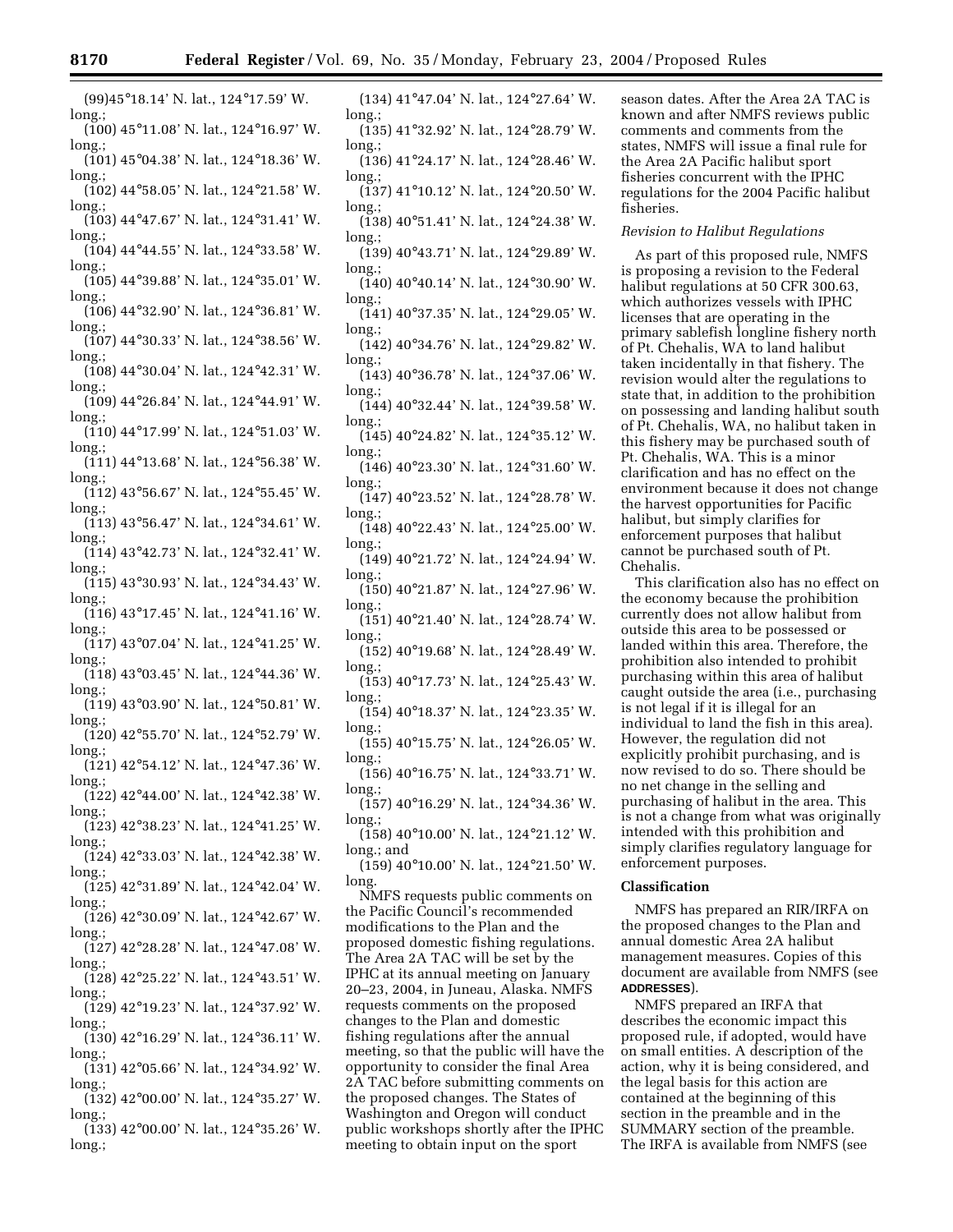**ADDRESSES**). A summary of the IRFA follows:

A fish-harvesting business is considered a ''small'' business by the Small Business Administration if it has annual receipts not in excess of \$3.5 million. For related fish-processing businesses, a small business is one that employs 500 or fewer persons. For marinas and charter/party boats, a small business is one with annual receipts not in excess of \$6.0 million. All of the businesses that would be affected by this action are considered small businesses under SBA guidance.

The proposed changes to the Area 2A Plan, which allocates the catch of Pacific halibut among users in Washington, Oregon and California, would: (1) provide more flexibility for Washington inseason sport fishery management; (2) revise the public announcement process for the Puget Sound sport fishery (Washington's inside waters subarea); (3) revise season dates for the Washington North Coast and South Coast sport fisheries; (4) combine the Oregon North Central and South Central subareas; (5) revise the ''additional fishing days'' season structure for Oregon's spring and summer sport fisheries; (6) extend the season closing date for Oregon/ California sport fisheries South of Humbug Mountain subarea; and (7) change the depth restriction for Oregon's nearshore sport fishery. The proposed changes to annual domestic Area 2A halibut management measures would revise the eastern, inshore boundary of an area closed to non-treaty commercial halibut fishing. The flexible inseason management provisions and the fishery election process in Area 2A have essentially not changed since 2003, but are included in the proposed rule to provide opportunity for public notice and comment. One minor change in the flexible inseason management provisions for Area 2A is that the NMFS telephone hotline will be maintained from May through October rather than May through September to cover the duration of the commercial and sport halibut seasons in Area 2A.

The purpose of revising the public announcement process for the Puget Sound fishery is to streamline the management process. The Puget Sound fishery (season structure, opening dates, etc) is to remain in place for a few years to evaluate their effectiveness. The public will continue to have an opportunity to comment on the halibut fisheries in the state-run public comment process (email and mail forums and public meetings, as needed) and in the Federal notice-and-comment process. Revising the season dates in

Washington's North Coast subarea are intended to move the fishery later in May when the weather tends to be more favorable, to increase the likelihood of the fishery being open on Memorial Day weekend, and to allow for flexibility in picking June openings for days when tidal conditions are more favorable. Revising the season dates in Washington's South Coast subarea are intended to add more fishing opportunity for halibut when the salmon season is open. Combining the Oregon Central Coast subareas is intended to match how the fishery is currently managed, for all practical purposes. Revising the ''additional fishing days'' season structure in the Oregon's Central Coast fisheries is intended to allow fishery participants to harvest the available quota in this area. Extending the season end date for the South of Humbug Mountain, OR subarea is intended to match the season end date for this subarea with the season end dates for the other Oregon subareas. Changing the depth restrictions for Oregon's Central Coast nearshore fishery is intended to better mesh halibut regulations with groundfish regulations to reduce angler confusion and ease enforcement. Other proposed changes to the Plan are intended to provide managers with more flexibility for adjusting fisheries inseason in order to ensure the available quota is taken. The purpose of revising the eastern, inshore boundary of an area closed to non-treaty commercial halibut fishing in the annual domestic Area 2A halibut management measures is to align with the revised boundary for the groundfish fishery in this area. This revised boundary, which only moved 3 fm, is designed to better align with the occurrence of overfished rockfish species, such as yelloweye and canary rockfish, that may be caught with longline gear used in the commercial halibut fishery.

The proposed changes to the Plan and annual domestic Area 2A halibut management measures will affect charter fishing operations, anglers and commercial halibut fishermen who operate off Washington and Oregon. In 2003, IPHC issued 127 licenses to the charterboat fleet, 260 licenses to the commercial directed fishery which includes licenses for vessels retaining halibut caught incidentally to the primary sablefish fishery, and 323 licenses to salmon troll vessels to retain incidentally caught halibut. For 2004, the proposed changes to the Plan and annual domestic Area 2A halibut management measures are nonsubstantive. These changes are within

the Plan's management objective of allocating the TAC in Area 2A, while also allowing commercial, recreational, and tribal fisheries to target halibut in the manner most appropriate for the user's needs within that fishery.

These changes to the Plan and annual domestic Area 2A halibut management measures are authorized under the Pacific Halibut Act and implementing regulations at 50 CFR 300.60–65.

The proposed changes to the Plan and annual domestic Area 2A halibut management measures are expected to result in either no impact at all, or a modest increase in fishing opportunity for commercial and sport halibut fishermen and operators. The proposed sport management measures for 2004 implement the Plan by managing the recreational fishery to meet the differing fishery needs of the various areas along the coast according to the Plan's objectives. The proposed non-treaty commercial management measures for 2004 will allow the fishery access to the commercial portion of the Area 2A TAC while protecting overfished rockfish species that co-occur with halibut. The measures for 2004 will be very similar to last year's management measures. No additional alternatives from status quo were analyzed. There were no significant alternatives that could have similarly improved angler enjoyment of and participation in the fisheries while simultaneously protecting halibut and co-occurring groundfish species from overharvest. These changes do not include any reporting or recordkeeping requirements. These changes will also not duplicate, overlap or conflict with other laws or regulations.

This action has been determined to be not significant for purposes of Executive Order 12866.

Pursuant to Executive Order 13175, the Secretary of Commerce recognizes the sovereign status and co-manager role of Indian tribes over shared Federal and tribal fishery resources. At section 302(b)(5), the Magnuson-Stevens Fishery Conservation and Management Act reserves a seat on the Pacific Council for a representative of an Indian tribe with federally recognized fishing rights from California, Oregon, Washington, or Idaho.

The U.S. government formally recognizes that the 13 Washington Tribes have treaty rights to fish for Pacific halibut. In general terms, the quantification of those rights is 50 percent of the harvestable surplus of Pacific halibut available in the tribes' usual and accustomed (U and A) fishing areas (described at 50 CFR 660.324). Each of the treaty tribes has the discretion to administer their fisheries